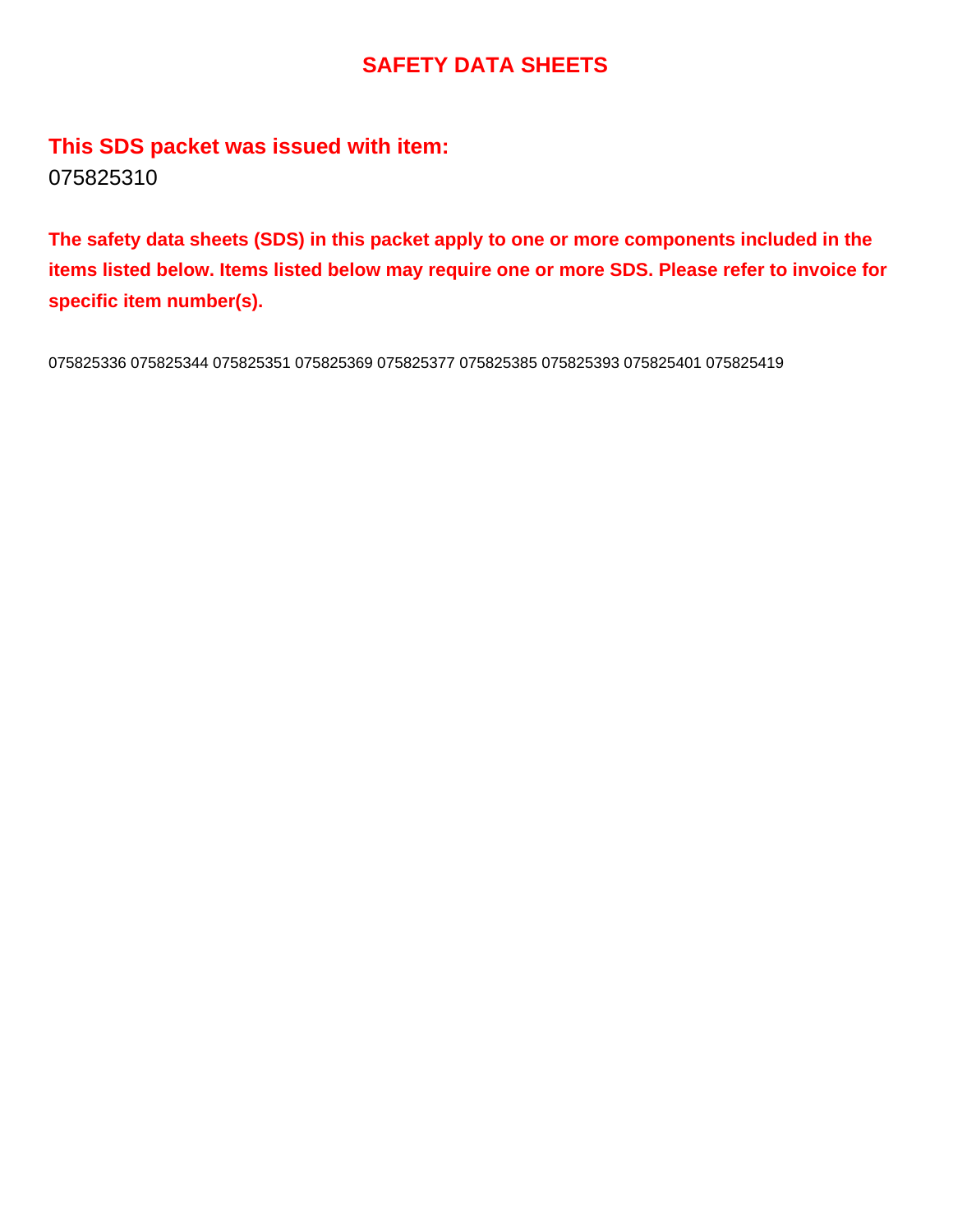

# **Material Safety Data Sheet**

Copyright, 2013, 3M Company All rights reserved. Copying and/or downloading of this information for the purpose of properly utilizing 3M products is allowed provided that: (1) the information is copied in full with no changes unless prior written agreement is obtained from 3M, and (2) neither the copy nor the original is resold or otherwise distributed with the intention of earning a profit thereon.

# **SECTION 1: PRODUCT AND COMPANY IDENTIFICATION**

**PRODUCT NAME:** 3M™ ESPE™ PROTEMP™ CROWN **MANUFACTURER:** 3M **DIVISION:** 3M ESPE Dental Products

**ADDRESS:** 3M Center, St. Paul, MN 55144-1000

### **EMERGENCY PHONE: 1-800-364-3577 or (651) 737-6501 (24 hours)**

**Issue Date:** 04/24/13 **Supercedes Date:** 05/14/09

**Document Group:** 21-2032-7

### **Product Use:**

Intended Use: Dental product Limitations on Use: For use only by dental professionals. Specific Use: Temporization material.

# **SECTION 2: INGREDIENTS**

| Ingredient                                           | <b>C.A.S. No.</b> | $%$ by Wt |
|------------------------------------------------------|-------------------|-----------|
| <b>SILANE TREATED CERAMIC</b>                        | 444758-98-9       | $70 - 80$ |
| BISPHENOL A DIGLYCIDYL ETHER DIMETHACRYLATE (BISGMA) | 1565-94-2         | $5 - 15$  |
| FUNCTIONALIZED DIMETHACRYLATE POLYMER                | None              | $1 - 10$  |
| SYNTHETIC AMORPHOUS SILICA, FUMED, CRYSTALLINE FREE  | 112945-52-5       | $1 - 10$  |
| <b>WATER</b>                                         | 7732-18-5         | < 5       |
| TRIETHYLENE GLYCOL DIMETHACRYLATE (TEGDMA)           | $109 - 16 - 0$    |           |

# **SECTION 3: HAZARDS IDENTIFICATION**

# **3.1 EMERGENCY OVERVIEW**

**Specific Physical Form:** Paste **Odor, Color, Grade:** Characteristic odor, Opaque, off-white paste **General Physical Form:** Solid

**Immediate health, physical, and environmental hazards:** May cause allergic skin reaction. This document has been prepared in accordance with the U.S. OSHA Hazard Communication Standard, which requires the inclusion of all known hazards of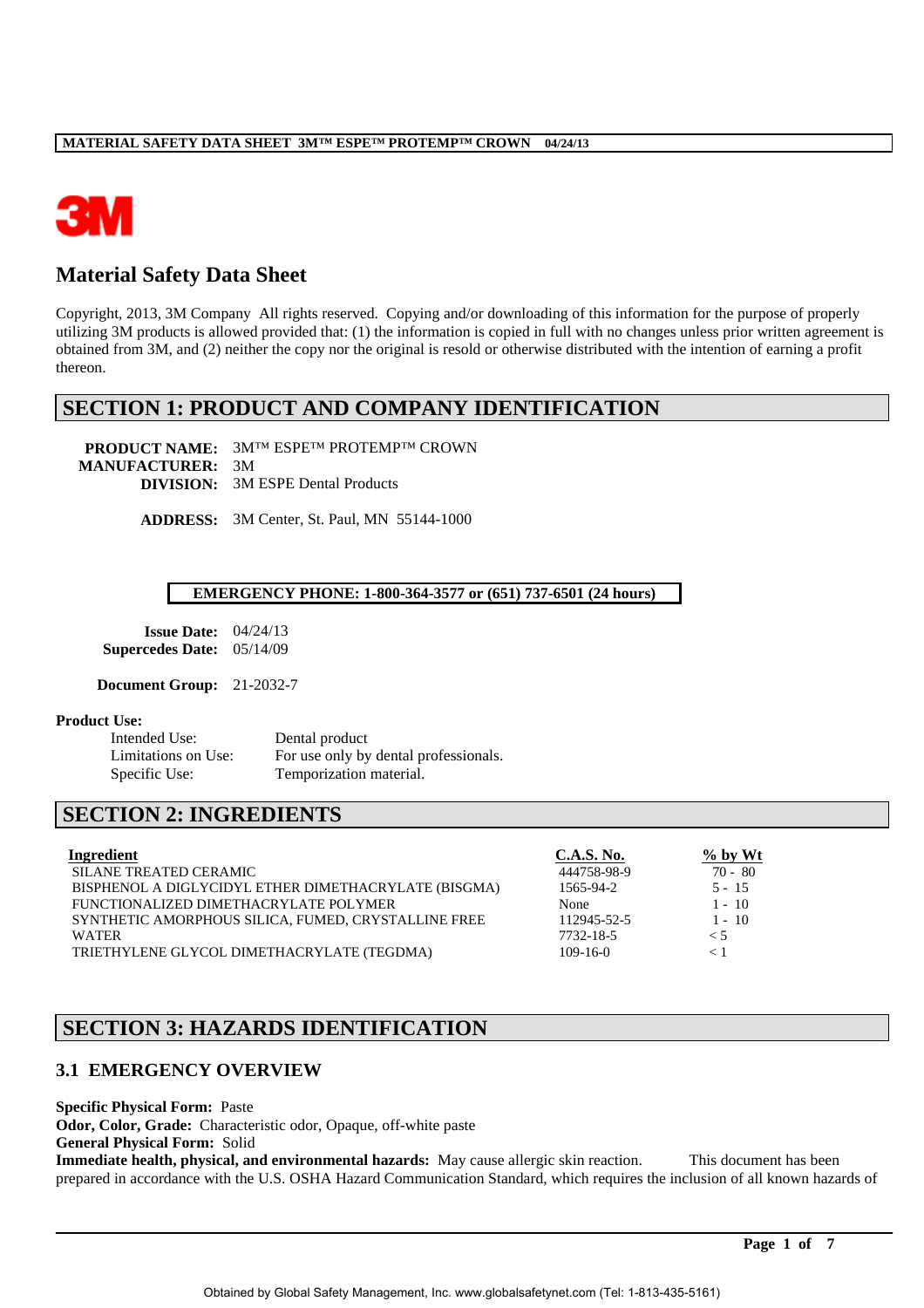the product or ingredients regardless of the potential risk. The risks of the hazards communicated in this document may vary depending on the potential for exposure.

# **3.2 POTENTIAL HEALTH EFFECTS**

### **Eye Contact:**

Mild Eye Irritation: Signs/symptoms may include redness, pain, and tearing.

#### **Skin Contact:**

Allergic Skin Reaction (non-photo induced): Signs/symptoms may include redness, swelling, blistering, and itching.

Mild Skin Irritation: Signs/symptoms may include localized redness, swelling, and itching.

#### **Inhalation:**

Respiratory Tract Irritation: Signs/symptoms may include cough, sneezing, nasal discharge, headache, hoarseness, and nose and throat pain.

#### **Ingestion:**

Gastrointestinal Irritation: Signs/symptoms may include abdominal pain, stomach upset, nausea, vomiting and diarrhea.

# **SECTION 4: FIRST AID MEASURES**

# **4.1 FIRST AID PROCEDURES**

The following first aid recommendations are based on an assumption that appropriate personal and industrial hygiene practices are followed.

**Eye Contact:** Flush eyes with large amounts of water. If signs/symptoms persist, get medical attention.

**Skin Contact:** Remove contaminated clothing and shoes. Immediately flush skin with large amounts of water. Get medical attention. Wash contaminated clothing and clean shoes before reuse.

**Inhalation:** Remove person to fresh air. If signs/symptoms develop, get medical attention.

**If Swallowed:** Do not induce vomiting unless instructed to do so by medical personnel. Give victim two glasses of water. Never give anything by mouth to an unconscious person. Get medical attention.

# **SECTION 5: FIRE FIGHTING MEASURES**

# **5.1 FLAMMABLE PROPERTIES**

**Autoignition temperature** *No Data Available* **Flash Point** *Not Applicable* **Flammable Limits(LEL)** *Not Applicable* **Flammable Limits(UEL)** *Not Applicable*

# **5.2 EXTINGUISHING MEDIA**

Ordinary combustible material. Use fire extinguishers with class A extinguishing agents (e.g., water, foam).

# **5.3 PROTECTION OF FIRE FIGHTERS**

**Special Fire Fighting Procedures:** Wear full protective equipment (Bunker Gear) and a self-contained breathing apparatus (SCBA).

**Unusual Fire and Explosion Hazards:** No unusual fire or explosion hazards are anticipated.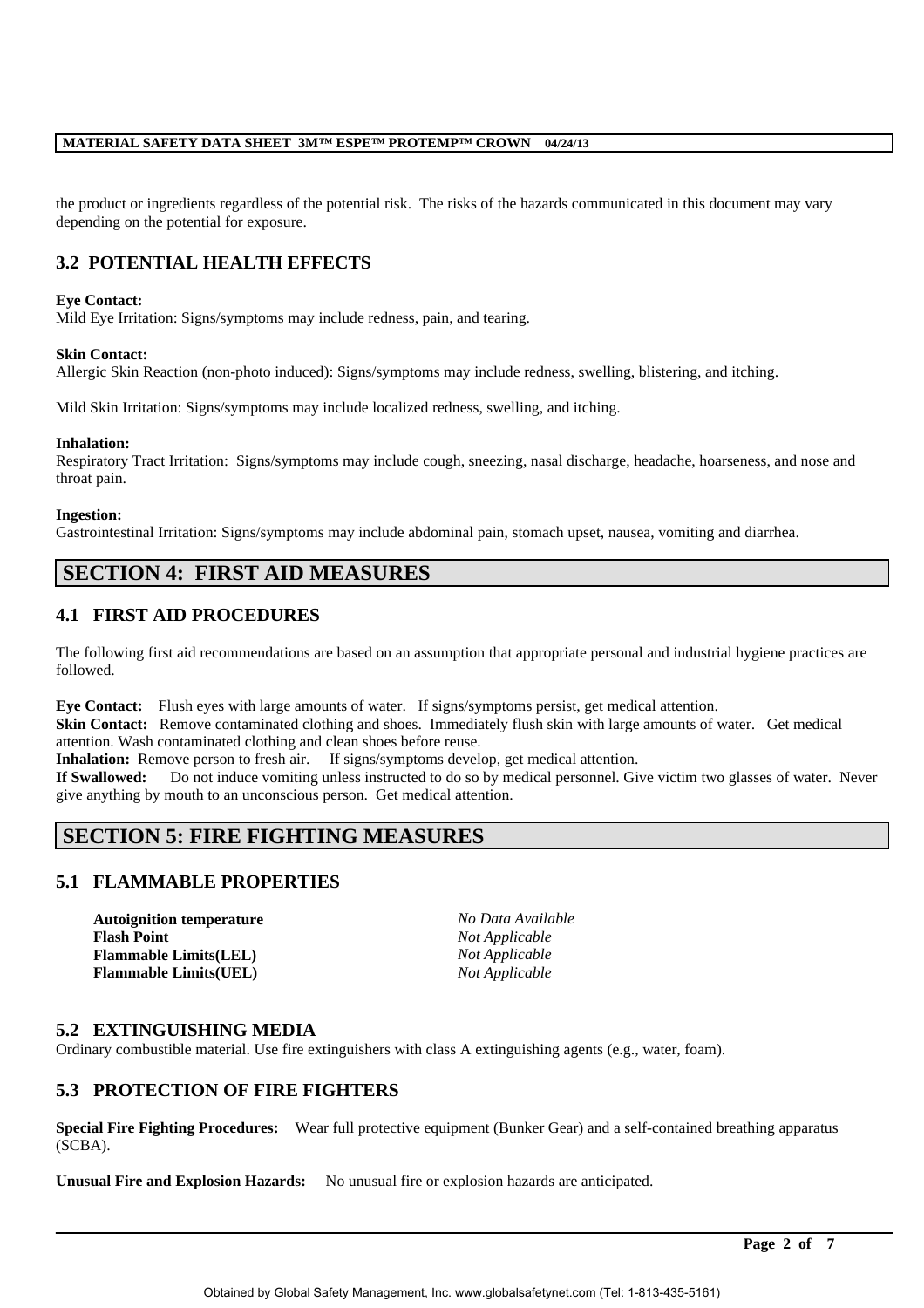#### **Note: See STABILITY AND REACTIVITY (SECTION 10) for hazardous combustion and thermal decomposition information.**

# **SECTION 6: ACCIDENTAL RELEASE MEASURES**

#### **6.1. Personal precautions, protective equipment and emergency procedures**

Evacuate unprotected and untrained personnel from hazard area. The spill should be cleaned up by qualified personnel.

#### **6.2. Environmental precautions**

Place in a closed container approved for transportation by appropriate authorities. Dispose of collected material as soon as possible.

#### **Clean-up methods**

Observe precautions from other sections. Call 3M- HELPS line (1-800-364-3577) for more information on handling and managing the spill. Collect as much of the spilled material as possible.

**In the event of a release of this material, the user should determine if the release qualifies as reportable according to local, state, and federal regulations.**

# **SECTION 7: HANDLING AND STORAGE**

# **7.1 HANDLING**

Avoid eye contact. Avoid skin contact. Wash hands after handling and before eating. If skin contact occurs, wash skin with soap and water. Use of protective gloves is recommended; however, acrylates may penetrate commonly-used gloves. After product placement, remove and discard gloves, wash hands immediately with soap and water, and then re-glove.

# **7.2 STORAGE**

Store out of direct sunlight. Store in a cool, dry place.

# **SECTION 8: EXPOSURE CONTROLS/PERSONAL PROTECTION**

# **8.1 ENGINEERING CONTROLS**

Use with appropriate local exhaust ventilation.

# **8.2 PERSONAL PROTECTIVE EQUIPMENT (PPE)**

### **8.2.1 Eye/Face Protection**

Avoid eye contact. The following eye protection(s) are recommended: Safety Glasses with side shields .

### **8.2.2 Skin Protection**

Avoid skin contact. See Section 7.1 for additional information on skin protection.

### **8.2.3 Respiratory Protection**

Under normal use conditions, airborne exposures are not expected to be significant enough to require respiratory protection.

### **8.2.4 Prevention of Swallowing**

Do not ingest. Wash hands after handling and before eating.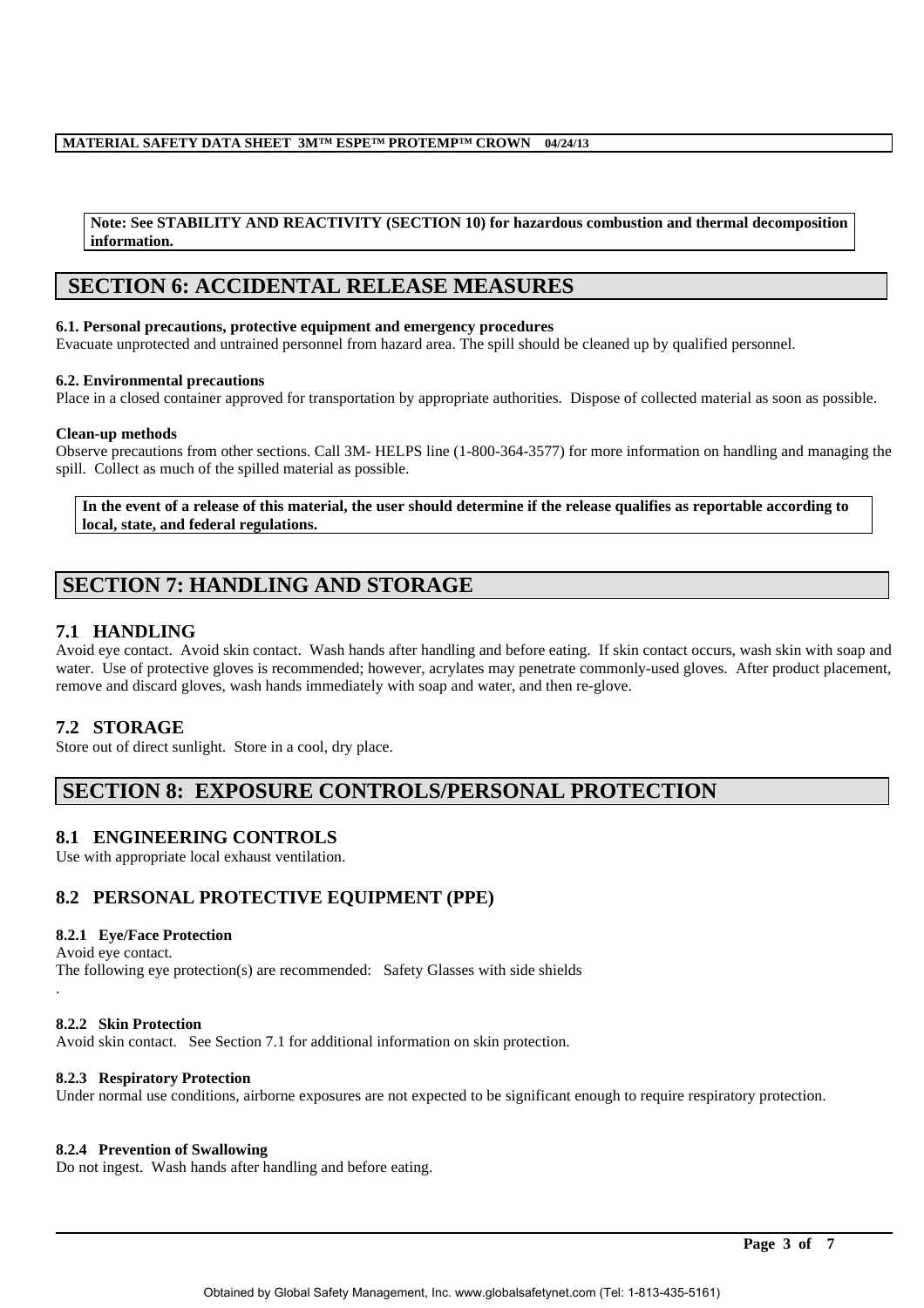# **8.3 EXPOSURE GUIDELINES**

**None Established**

# **SECTION 9: PHYSICAL AND CHEMICAL PROPERTIES**

**Specific Physical Form:** Paste **General Physical Form:** Solid **Autoignition temperature** *No Data Available* **Flash Point**<br> **Flammable Limits(LEL)**<br> *Not Applicable*<br> *Not Applicable*  $Flammable Limits(LEL)$ **Flammable Limits(UEL)** *Not Applicable* **Boiling Point** *Not Applicable* **Density** 1.5 g/cm3

**Vapor Density** *Not Applicable*

**Vapor Pressure** *Not Applicable* **pH** *Not Applicable*

**Solubility in Water** Negligible **Evaporation rate** *No Data Available* **Kow - Oct/Water partition coef** *No Data Available* **Viscosity** *No Data Available*

**Odor, Color, Grade: Characteristic odor, Opaque, off-white paste** 

**Specific Gravity** 1.5 [*Ref Std:* WATER=1] **Melting point** *No Data Available*

# **SECTION 10: STABILITY AND REACTIVITY**

**Stability:** Stable.

**Materials and Conditions to Avoid: 10.1 Conditions to avoid** Light

**10.2 Materials to avoid** Not determined

**Hazardous Polymerization:** Hazardous polymerization will not occur.

# **Hazardous Decomposition or By-Products**

**Substance Condition**

Carbon monoxide During Combustion Carbon dioxide During Combustion

# **SECTION 11: TOXICOLOGICAL INFORMATION**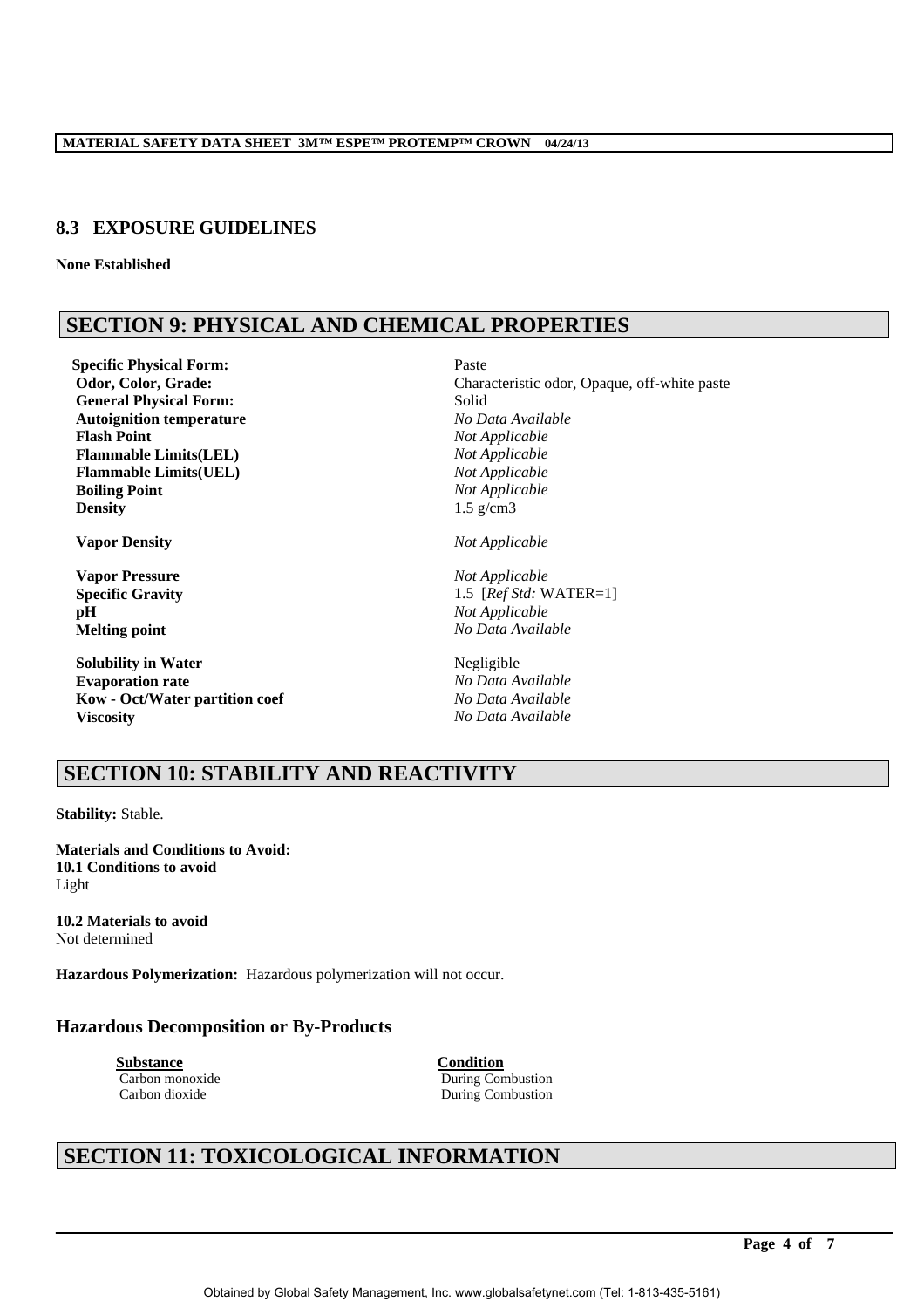Please contact the address listed on the first page of the MSDS for Toxicological Information on this material and/or its components.

# **SECTION 12: ECOLOGICAL INFORMATION**

# **ECOTOXICOLOGICAL INFORMATION**

Not determined.

# **CHEMICAL FATE INFORMATION**

Not determined.

# **SECTION 13: DISPOSAL CONSIDERATIONS**

**Waste Disposal Method:** Dispose of completely cured (or polymerized) wastes in a sanitary landfill. As a disposal alternative, incinerate in an industrial or commercial facility.

## **EPA Hazardous Waste Number (RCRA):** Not regulated

**Since regulations vary, consult applicable regulations or authorities before disposal.**

# **SECTION 14:TRANSPORT INFORMATION**

### **ID Number(s):**

70-2010-5121-9, 70-2010-5122-7, 70-2010-5123-5, 70-2010-5124-3, 70-2010-5125-0, 70-2010-5126-8, 70-2010-5127-6, 70-2010- 5128-4, 70-2010-5129-2, 70-2010-5130-0, 70-2010-5167-2, 70-2010-5194-6, 70-2010-5247-2, 70-2010-5248-0, 70-2010-5249-8, 70- 2010-5328-0, 70-2010-5478-3, 70-2010-5595-4

**For Transport Information, please visit http://3M.com/Transportinfo or call 1-800-364-3577 or 651-737-6501.**

# **SECTION 15: REGULATORY INFORMATION**

# **US FEDERAL REGULATIONS**

Contact 3M for more information.

### **311/312 Hazard Categories:**

Fire Hazard - No Pressure Hazard - No Reactivity Hazard - No Immediate Hazard - Yes Delayed Hazard - No

# **STATE REGULATIONS**

Contact 3M for more information.

# **CHEMICAL INVENTORIES**

This material contains one or more substances not listed on the TSCA Inventory. Commercial use of this material is regulated by the FDA.

This product is an article as defined by TSCA regulations, and is exempt from TSCA Inventory listing requirements.

Contact 3M for more information.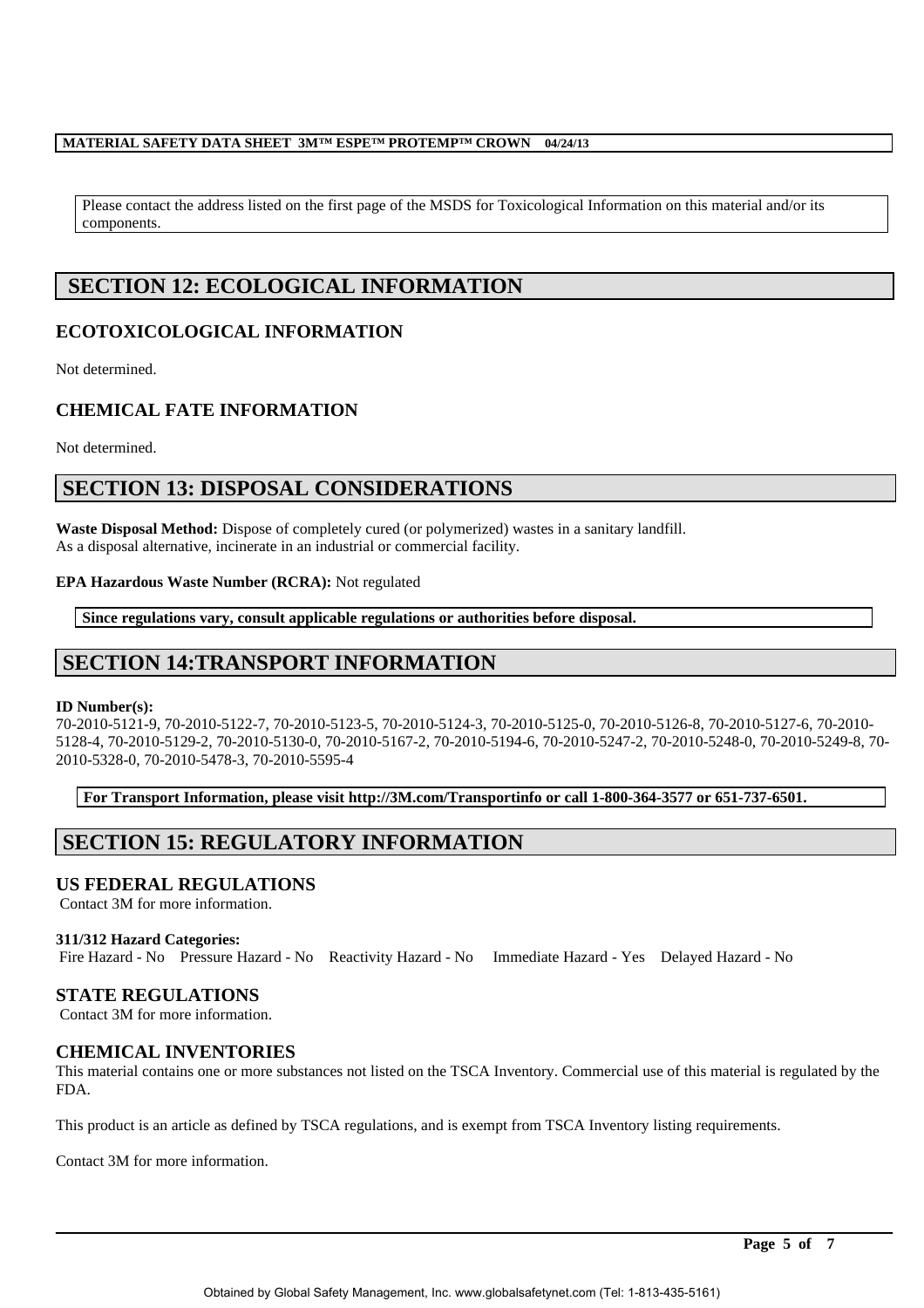# **INTERNATIONAL REGULATIONS**

Contact 3M for more information.

**This MSDS has been prepared to meet the U.S. OSHA Hazard Communication Standard, 29 CFR 1910.1200.**

# **SECTION 16: OTHER INFORMATION**

#### **NFPA Hazard Classification**

**Health:** 2 **Flammability:** 1 **Reactivity:** 0 **Special Hazards:** None

National Fire Protection Association (NFPA) hazard ratings are designed for use by emergency response personnel to address the hazards that are presented by short-term, acute exposure to a material under conditions of fire, spill, or similar emergencies. Hazard ratings are primarily based on the inherent physical and toxic properties of the material but also include the toxic properties of combustion or decomposition products that are known to be generated in significant quantities.

#### **Reason for Reissue:** Added/Deleted stock numbers.

Revision Changes:

Section 1: Product use information was modified. Section 16: Disclaimer (second paragraph) was modified.

Section 3: Potential effects from skin contact information was modified.

Section 7: Handling information was modified.

Section 8: Engineering controls information was modified.

Section 10: Hazardous decomposition or by-products table was modified.

Section 8: Eye/face protection information was modified.

Section 14: Transportation legal text was modified.

Section 9: Density information was modified.

Section 9: Boiling point information was modified.

Section 5: Flammable limits (UE) information was modified.

Section 5: Flammable limits (LEL) information was modified.

Section 5: Autoignition temperature information was modified.

Section 9: Vapor density text was modified.

Section 9: Vapor pressure text was modified.

Section 5: Flash point information was modified.

Section 9: Specific gravity information was modified.

Section 9: pH information was modified.

Section 9: Melting point information was modified.

Section 9: Solubility in water text was modified.

Section 9: Flash point information was modified.

Section 9: Flammable limits (LEL) information was modified.

Section 9: Flammable limits (UEL) information was modified.

Section 9: Autoignition temperature information was modified.

Section 2: Ingredient table was modified.

Section 7: Handling comment was added.

Section 9: Property description for optional properties was added.

Section 6: 6.2. Environmental precautions heading was added.

Section 6: 6.1. Personal precautions, protective equipment and emergency procedures heading was added.

Section 10.1 Conditions to avoid heading was added.

Section 10.2 Materials to avoid heading was added.

Section 16: Web address was added.

Section 6: Personal precautions information was added.

Section 6: Environmental procedures information was added.

Section 6: Methods for cleaning up information was added.

Section 10: Materials to avoid physical property was added.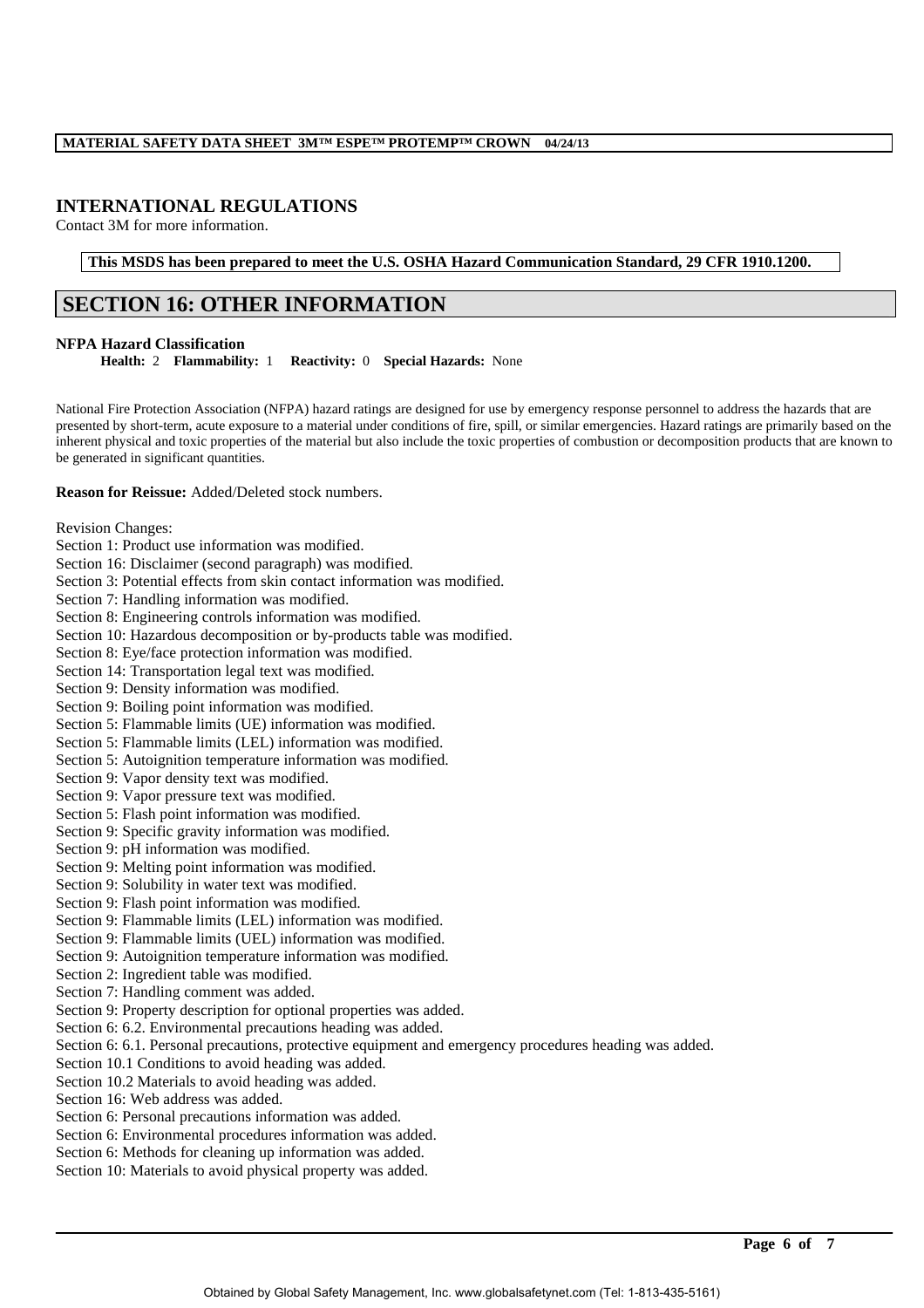Section 10: Conditions to avoid physical property was added. Section 1: Address was added. Copyright was added. Company logo was added. Section 6: Clean-up methods heading was added. Telephone header was added. Company Telephone was added. Section 1: Emergency phone information was added. Section 1: Emergency phone information was deleted. Company Logo was deleted. Copyright was deleted. Section 16: Web address heading was deleted. Section 6: Release measures information was deleted. Section 6: Release measures heading was deleted. Section 10: Materials and conditions to avoid physical property was deleted. Section 1: Address line 1 was deleted. Section 1: Address line 2 was deleted.

DISCLAIMER: The information in this Material Safety Data Sheet (MSDS) is believed to be correct as of the date issued. 3M MAKES NO WARRANTIES, EXPRESSED OR IMPLIED, INCLUDING, BUT NOT LIMITED TO, ANY IMPLIED WARRANTY OF MERCHANTABILITY OR FITNESS FOR A PARTICULAR PURPOSE OR COURSE OF PERFORMANCE OR USAGE OF TRADE. User is responsible for determining whether the 3M product is fit for a particular purpose and suitable for user's method of use or application. Given the variety of factors that can affect the use and application of a 3M product, some of which are uniquely within the user's knowledge and control, it is essential that the user evaluate the 3M product to determine whether it is fit for a particular purpose and suitable for user's method of use or application.

3M provides information in electronic form as a service to its customers. Due to the remote possibility that electronic transfer may have resulted in errors, omissions or alterations in this information, 3M makes no representations as to its completeness or accuracy. In addition, information obtained from a database may not be as current as the information in the MSDS available directly from 3M

### **3M USA MSDSs are available at www.3M.com**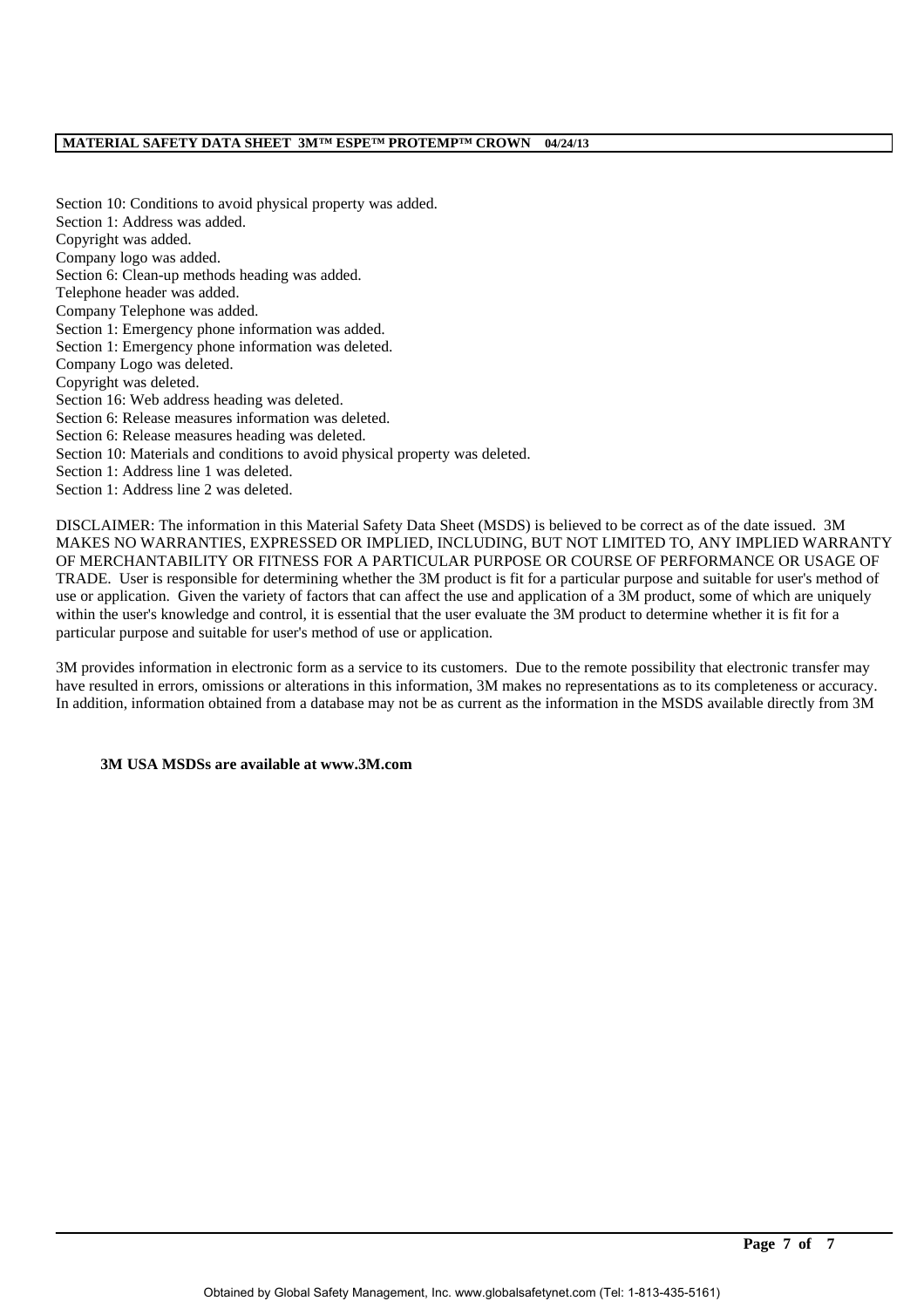

# **Safety Data Sheet**

Copyright,2019,3M Company.

All rights reserved. Copying and/or downloading of this information for the purpose of properly utilizing 3M products is allowed provided that: (1) the information is copied in full with no changes unless prior written agreement is obtained from 3M, and (2) neither the copy nor the original is resold or otherwise distributed with the intention of earning a profit thereon.

| <b>Document Group:</b> | 21-2032-7 | <b>Version Number:</b>  | 13.02    |
|------------------------|-----------|-------------------------|----------|
| <b>Issue Date:</b>     | 09/03/19  | <b>Supercedes Date:</b> | 01/18/18 |

# **SECTION 1: Identification**

#### **1.1. Product identifier**

3M™ ESPE™ PROTEMP™ CROWN

### **Product Identification Numbers**

70-2010-5121-9, 70-2010-5122-7, 70-2010-5123-5, 70-2010-5124-3, 70-2010-5125-0, 70-2010-5126-8, 70-2010-5127-6, 70- 2010-5128-4, 70-2010-5129-2, 70-2010-5130-0, 70-2010-5167-2, 70-2010-5194-6, 70-2010-5247-2, 70-2010-5248-0, 70- 2010-5249-8, 70-2010-5328-0, 70-2010-5478-3, 70-2010-5595-4 7000030524, 7000030523, 7000030522, 7000030521, 7000030520, 7000030519, 7000030518, 7000030517, 7000030516, 7000030515, 7000128815, 7000030531, 7000030532, 7100053839, 7100111843

### **1.2. Recommended use and restrictions on use**

| Recommended use     |                                         |
|---------------------|-----------------------------------------|
|                     | Dental product, Temporization material. |
| Restrictions on use |                                         |
|                     | For use only by dental professionals.   |

| 1.3. Supplier's details |                                         |
|-------------------------|-----------------------------------------|
| <b>MANUFACTURER:</b>    | 3M                                      |
| DIVISION:               | <b>Oral Care Solutions Division</b>     |
| <b>ADDRESS:</b>         | 3M Center, St. Paul, MN 55144-1000, USA |
| Telephone:              | 1-888-3M HELPS (1-888-364-3577)         |

**1.4. Emergency telephone number** 1-800-364-3577 or (651) 737-6501 (24 hours)

# **SECTION 2: Hazard identification**

This document has been prepared in accordance with the U.S. OSHA Hazard Communication Standard, which requires the inclusion of all known hazards of the product or ingredients regardless of the potential risk. The risks of the hazards communicated in this document may vary depending on the potential for exposure.

 $\mathcal{L}_\mathcal{L} = \mathcal{L}_\mathcal{L} = \mathcal{L}_\mathcal{L} = \mathcal{L}_\mathcal{L} = \mathcal{L}_\mathcal{L} = \mathcal{L}_\mathcal{L} = \mathcal{L}_\mathcal{L} = \mathcal{L}_\mathcal{L} = \mathcal{L}_\mathcal{L} = \mathcal{L}_\mathcal{L} = \mathcal{L}_\mathcal{L} = \mathcal{L}_\mathcal{L} = \mathcal{L}_\mathcal{L} = \mathcal{L}_\mathcal{L} = \mathcal{L}_\mathcal{L} = \mathcal{L}_\mathcal{L} = \mathcal{L}_\mathcal{L}$ 

### **2.1. Hazard classification**

Skin Sensitizer: Category 1B.

### **2.2. Label elements**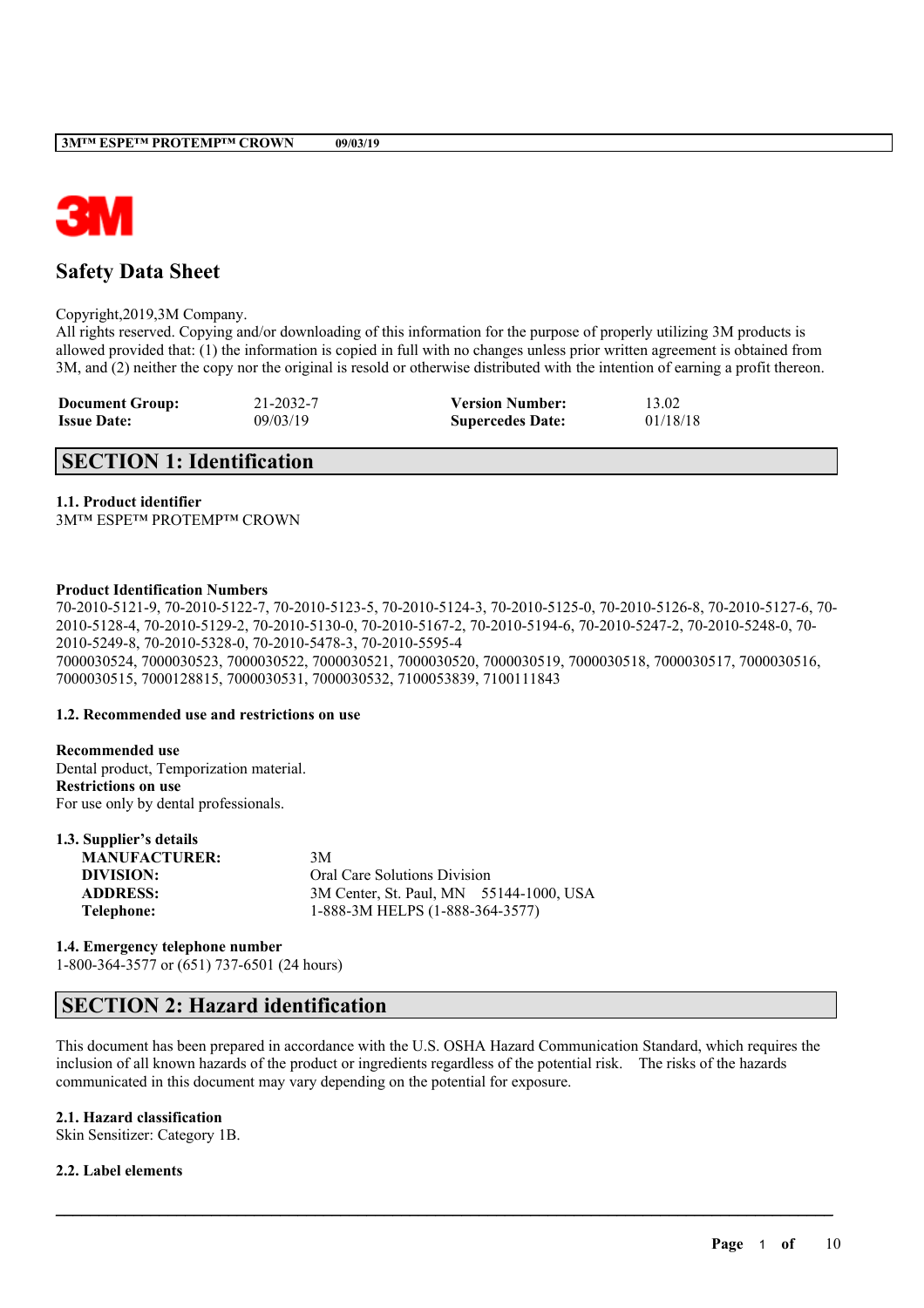#### **Signal word** Warning

**Symbols** Exclamation mark |

# **Pictograms**



## **Hazard Statements** May cause an allergic skin reaction.

## **Precautionary Statements**

#### **Prevention:**

Wear protective gloves. Contaminated work clothing must not be allowed out of the workplace.

#### **Response:**

IF ON SKIN: Wash with plenty of soap and water. If skin irritation or rash occurs: Get medical advice/attention. Wash contaminated clothing before reuse.

#### **Disposal:**

Dispose of contents/container in accordance with applicable local/regional/national/international regulations.

# **SECTION 3: Composition/information on ingredients**

| Ingredient                                      | C.A.S. No.  | $\%$ by Wt                |
|-------------------------------------------------|-------------|---------------------------|
| <b>SILANE TREATED CERAMIC</b>                   | 444758-98-9 | 70 - 80 Trade Secret *    |
| <b>BISPHENOL A DIGLYCIDYL ETHER</b>             | 1565-94-2   | 5 - 15 Trade Secret *     |
| DIMETHACRYLATE (BISGMA)                         |             |                           |
| <b>REACTED POLYCAPROLACTONE POLYMER</b>         | None        | 1 - 10 Trade Secret *     |
| SYNTHETIC AMORPHOUS SILICA, FUMED,              | 112945-52-5 | 1 - 10 Trade Secret *     |
| <b>CRYSTALLINE FREE</b>                         |             |                           |
| DIPHENYLIODONIUM HEXAFLUOROPHOSPHATE 58109-40-3 |             | $\leq 0.5$ Trade Secret * |

\*The specific chemical identity and/or exact percentage (concentration) of this composition has been withheld as a trade secret.

# **SECTION 4: First aid measures**

### **4.1. Description of first aid measures**

### **Inhalation:**

Remove person to fresh air. If you feel unwell, get medical attention.

### **Skin Contact:**

Immediately wash with soap and water. Remove contaminated clothing and wash before reuse. If signs/symptoms develop, get medical attention.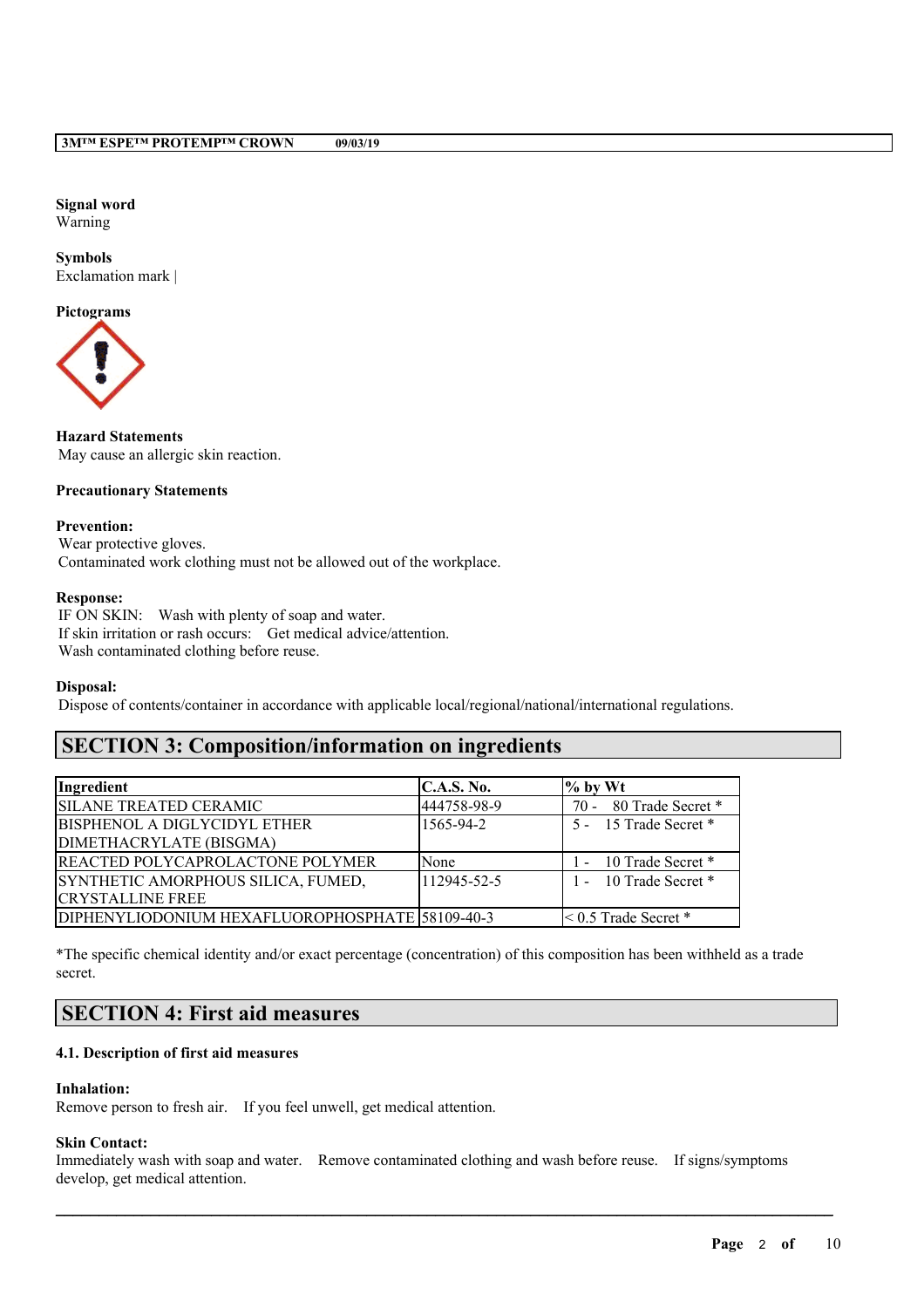#### **Eye Contact:**

Flush with large amounts of water. Remove contact lenses if easy to do. Continue rinsing. If signs/symptoms persist, get medical attention.

#### **If Swallowed:**

Rinse mouth. If you feel unwell, get medical attention.

#### **4.2. Most important symptoms and effects, both acute and delayed**

See Section 11.1. Information on toxicological effects.

#### **4.3. Indication of any immediate medical attention and special treatment required** Not applicable

# **SECTION 5: Fire-fighting measures**

#### **5.1. Suitable extinguishing media**

In case of fire: Use a fire fighting agent suitable for ordinary combustible material such as water or foam to extinguish.

## **5.2. Special hazards arising from the substance or mixture**

None inherent in this product.

## **Hazardous Decomposition or By-Products**

| <b>Substance</b> | Condition         |
|------------------|-------------------|
| Carbon monoxide  | During Combustion |
| Carbon dioxide   | During Combustion |

### **5.3. Special protective actions for fire-fighters**

Wear full protective clothing, including helmet, self-contained, positive pressure or pressure demand breathing apparatus, bunker coat and pants, bands around arms, waist and legs, face mask, and protective covering for exposed areas of the head.

# **SECTION 6: Accidental release measures**

## **6.1. Personal precautions, protective equipment and emergency procedures**

Evacuate area. Ventilate the area with fresh air. For large spill, or spills in confined spaces, provide mechanical ventilation to disperse or exhaust vapors, in accordance with good industrial hygiene practice. Refer to other sections of this SDS for information regarding physical and health hazards, respiratory protection, ventilation, and personal protective equipment.

#### **6.2. Environmental precautions**

Avoid release to the environment.

#### **6.3. Methods and material for containment and cleaning up**

Collect as much of the spilled material as possible. Place in a closed container approved for transportation by appropriate authorities. Clean up residue. Seal the container. Dispose of collected material as soon as possible in accordance with applicable local/regional/national/international regulations.

# **SECTION 7: Handling and storage**

### **7.1. Precautions for safe handling**

Do not eat, drink or smoke when using this product. Wash thoroughly after handling. Contaminated work clothing should not be allowed out of the workplace. Wash contaminated clothing before reuse. Do not get in eyes. A no-touch technique is recommended. If skin contact occurs, wash skin with soap and water. If product contacts glove, remove and discard glove, wash hands immediately with soap and water and then re-glove.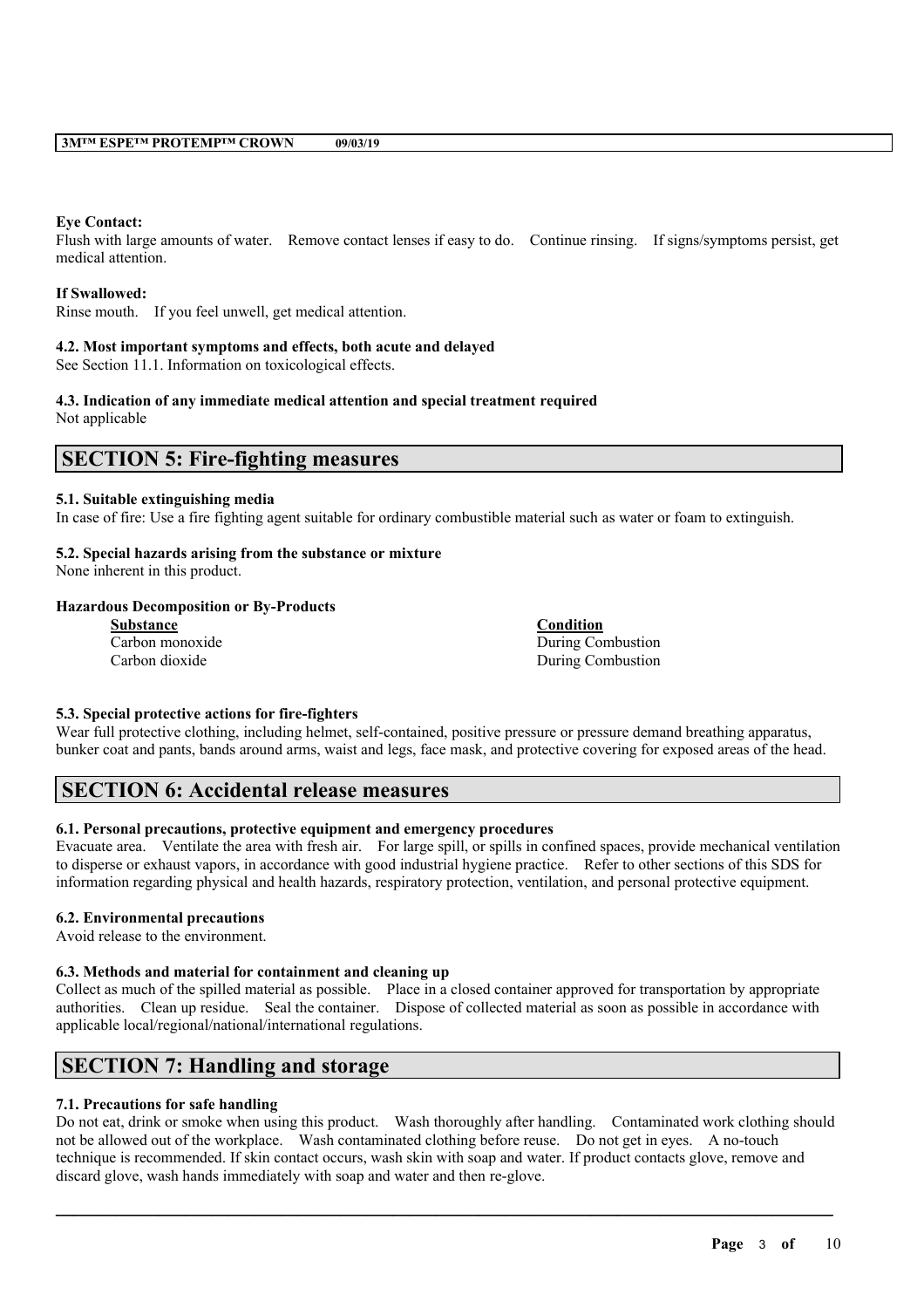# **7.2. Conditions for safe storage including any incompatibilities**

No special storage requirements.

# **SECTION 8: Exposure controls/personal protection**

### **8.1. Control parameters**

#### **Occupational exposure limits**

If a component is disclosed in section 3 but does not appear in the table below, an occupational exposure limit is not available for the component.

| Ingredient         | C.A.S. No.      | <b>Agency</b> | Limit type                                   | Additional Comments |
|--------------------|-----------------|---------------|----------------------------------------------|---------------------|
| ISILICA. AMORPHOUS | 112945-52- OSHA |               | TWA concentration:0.8                        |                     |
|                    |                 |               | $\text{Im}g/\text{m}3$ ; TWA: 20 millions of |                     |
|                    |                 |               | I particles/cu. ft.                          |                     |

ACGIH : American Conference of Governmental Industrial Hygienists

AIHA : American Industrial Hygiene Association

CMRG : Chemical Manufacturer's Recommended Guidelines

OSHA : United States Department of Labor - Occupational Safety and Health Administration

TWA: Time-Weighted-Average

STEL: Short Term Exposure Limit

CEIL: Ceiling

#### **8.2. Exposure controls**

#### **8.2.1. Engineering controls**

Use in a well-ventilated area.

### **8.2.2. Personal protective equipment (PPE)**

#### **Eye/face protection**

Select and use eye/face protection to prevent contact based on the results of an exposure assessment. The following eye/face protection(s) are recommended: Safety Glasses with side shields

 $\mathcal{L}_\mathcal{L} = \mathcal{L}_\mathcal{L} = \mathcal{L}_\mathcal{L} = \mathcal{L}_\mathcal{L} = \mathcal{L}_\mathcal{L} = \mathcal{L}_\mathcal{L} = \mathcal{L}_\mathcal{L} = \mathcal{L}_\mathcal{L} = \mathcal{L}_\mathcal{L} = \mathcal{L}_\mathcal{L} = \mathcal{L}_\mathcal{L} = \mathcal{L}_\mathcal{L} = \mathcal{L}_\mathcal{L} = \mathcal{L}_\mathcal{L} = \mathcal{L}_\mathcal{L} = \mathcal{L}_\mathcal{L} = \mathcal{L}_\mathcal{L}$ 

#### **Skin/hand protection**

See Section 7.1 for additional information on skin protection.

# **Respiratory protection**

None required.

# **SECTION 9: Physical and chemical properties**

### **9.1. Information on basic physical and chemical properties**

| Appearance                     |                     |
|--------------------------------|---------------------|
| <b>Physical state</b>          | Solid               |
| <b>Color</b>                   | Off-White           |
| <b>Specific Physical Form:</b> | Paste               |
| Odor                           | Characteristic Odor |
| Odor threshold                 | No Data Available   |
| pН                             | Not Applicable      |
| <b>Melting point</b>           | No Data Available   |
| <b>Boiling Point</b>           | Not Applicable      |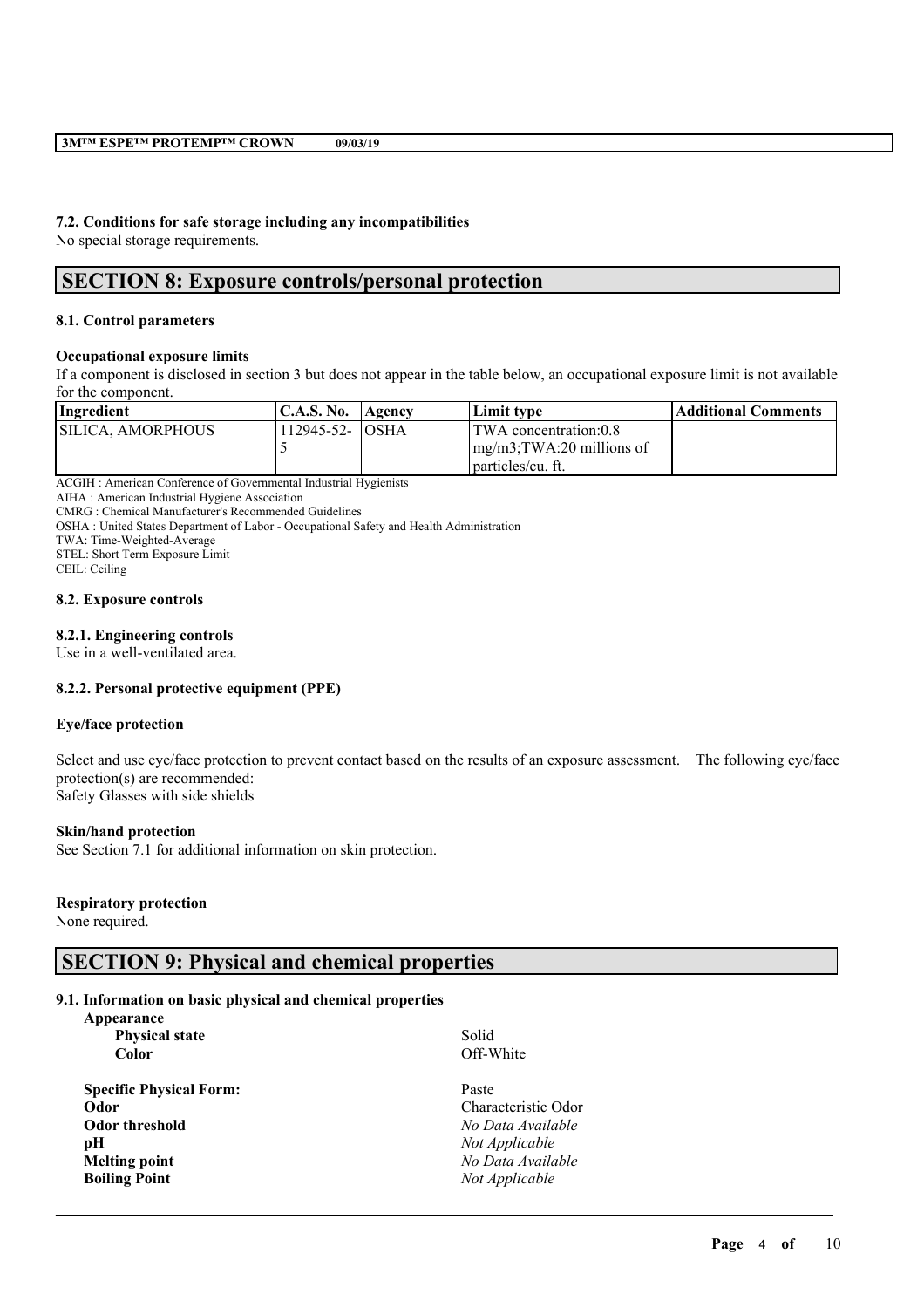| <b>Flash Point</b>                     | Not Applicable         |
|----------------------------------------|------------------------|
| <b>Evaporation rate</b>                | No Data Available      |
| <b>Flammability (solid, gas)</b>       | Not Classified         |
| <b>Flammable Limits(LEL)</b>           | Not Applicable         |
| <b>Flammable Limits (UEL)</b>          | Not Applicable         |
| <b>Vapor Pressure</b>                  | Not Applicable         |
| <b>Vapor Density</b>                   | Not Applicable         |
| <b>Density</b>                         | $1.5$ g/cm3            |
| <b>Specific Gravity</b>                | 1.5 $[RefStd:WATER=1]$ |
| <b>Solubility in Water</b>             | Negligible             |
| Solubility- non-water                  | No Data Available      |
| Partition coefficient: n-octanol/water | No Data Available      |
| <b>Autoignition temperature</b>        | No Data Available      |
| <b>Decomposition temperature</b>       | No Data Available      |
| <b>Viscosity</b>                       | No Data Available      |
| <b>Percent volatile</b>                | No Data Available      |

# **SECTION 10: Stability and reactivity**

#### **10.1. Reactivity**

This material may be reactive with certain agents under certain conditions - see the remaining headings in this section.

**10.2. Chemical stability** Stable.

**10.3. Possibility of hazardous reactions** Hazardous polymerization will not occur. **10.4. Conditions to avoid**

Light

**10.5. Incompatible materials** Not determined

**10.6. Hazardous decomposition products**

None known.

**Substance Condition**

Refer to section 5.2 for hazardous decomposition products during combustion.

# **SECTION 11: Toxicological information**

The information below may not be consistent with the material classification in Section 2 if specific ingredient **classifications are mandated by a competent authority. In addition, toxicological data on ingredients may not be** reflected in the material classification and/or the signs and symptoms of exposure, because an ingredient may be present below the threshold for labeling, an ingredient may not be available for exposure, or the data may not be **relevant to the material as a whole.**

**This document has been prepared in accordance with the U.S. OSHA Hazard Communication Standard, which** requires the inclusion of all known hazards of the product or ingredients regardless of the potential risk. The risks of **the hazards communicated in this document may vary depending on the potential for exposure.**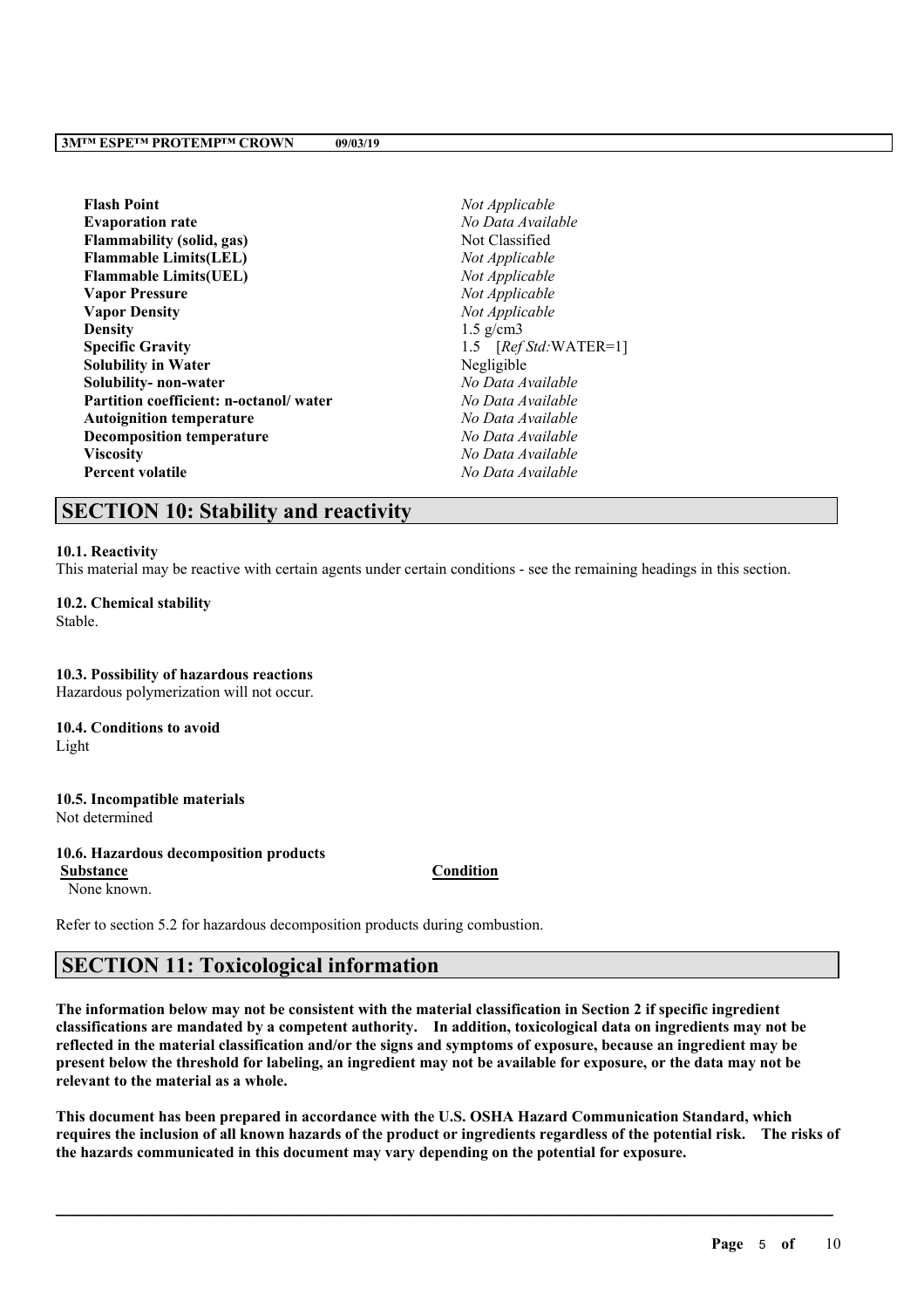#### **11.1. Information on Toxicological effects**

#### **Signs and Symptoms of Exposure**

#### Based on test data and/or information on the components, this material may produce the following health effects:

#### **Inhalation:**

This product may have a characteristic odor; however, no adverse health effects are anticipated.

#### **Skin Contact:**

Contact with the skin during product use is not expected to result in significant irritation. Allergic Skin Reaction (non-photo induced): Signs/symptoms may include redness, swelling, blistering, and itching.

#### **Eye Contact:**

Contact with the eyes during product use is not expected to result in significant irritation.

#### **Ingestion:**

May be harmful if swallowed.

Gastrointestinal Irritation: Signs/symptoms may include abdominal pain, stomach upset, nausea, vomiting and diarrhea.

#### **Toxicological Data**

If a component is disclosed in section 3 but does not appear in a table below, either no data are available for that endpoint or the data are not sufficient for classification.

### **Acute Toxicity**

| <b>Name</b>                                                   | Route                                 | <b>Species</b>                    | Value                                                |
|---------------------------------------------------------------|---------------------------------------|-----------------------------------|------------------------------------------------------|
| Overall product                                               | Dermal                                |                                   | No data available; calculated $ATE > 5,000$ mg/kg    |
| Overall product                                               | Ingestion                             |                                   | No data available; calculated ATE2,000 - 5,000 mg/kg |
| <b>SILANE TREATED CERAMIC</b>                                 | Dermal                                |                                   | LD50 estimated to be $> 5,000$ mg/kg                 |
| <b>SILANE TREATED CERAMIC</b>                                 | Ingestion                             |                                   | LD50 estimated to be $2,000 - 5,000$ mg/kg           |
| BISPHENOL A DIGLYCIDYL ETHER DIMETHACRYLATE<br>(BISGMA)       | Ingestion                             |                                   | LD50 estimated to be $2,000 - 5,000$ mg/kg           |
| BISPHENOL A DIGLYCIDYL ETHER DIMETHACRYLATE<br>(BISGMA)       | Dermal                                | Professio<br>nal<br>judgeme<br>nt | LD50 estimated to be $2,000 - 5,000$ mg/kg           |
| REACTED POLYCAPROLACTONE POLYMER                              | Dermal                                | Professio<br>nal<br>judgeme<br>nt | LD50 estimated to be $2,000 - 5,000$ mg/kg           |
| REACTED POLYCAPROLACTONE POLYMER                              | Ingestion                             | similar<br>compoun<br>ds          | LD50 estimated to be $2,000 - 5,000$ mg/kg           |
| SYNTHETIC AMORPHOUS SILICA, FUMED,<br><b>CRYSTALLINE FREE</b> | Dermal                                | Rabbit                            | $LD50 > 5,000$ mg/kg                                 |
| SYNTHETIC AMORPHOUS SILICA, FUMED,<br><b>CRYSTALLINE FREE</b> | Inhalation-<br>Dust/Mist<br>(4 hours) | Rat                               | $LC50 > 0.691$ mg/l                                  |
| SYNTHETIC AMORPHOUS SILICA, FUMED,<br><b>CRYSTALLINE FREE</b> | Ingestion                             | Rat                               | $LD50 > 5,110$ mg/kg                                 |
| DIPHENYLIODONIUM HEXAFLUOROPHOSPHATE                          | Ingestion                             | Rat                               | $32 \text{ mg/kg}$<br>LD50                           |

 $ATE = acute$  toxicity estimate

#### **Skin Corrosion/Irritation**

| Name                                                 | <b>Species</b> | Value                     |
|------------------------------------------------------|----------------|---------------------------|
|                                                      |                |                           |
| SILANE TREATED CERAMIC                               | similar        | No significant irritation |
|                                                      | compoun        |                           |
|                                                      | ds             |                           |
| BISPHENOL A DIGLYCIDYL ETHER DIMETHACRYLATE (BISGMA) | Not            | Minimal irritation        |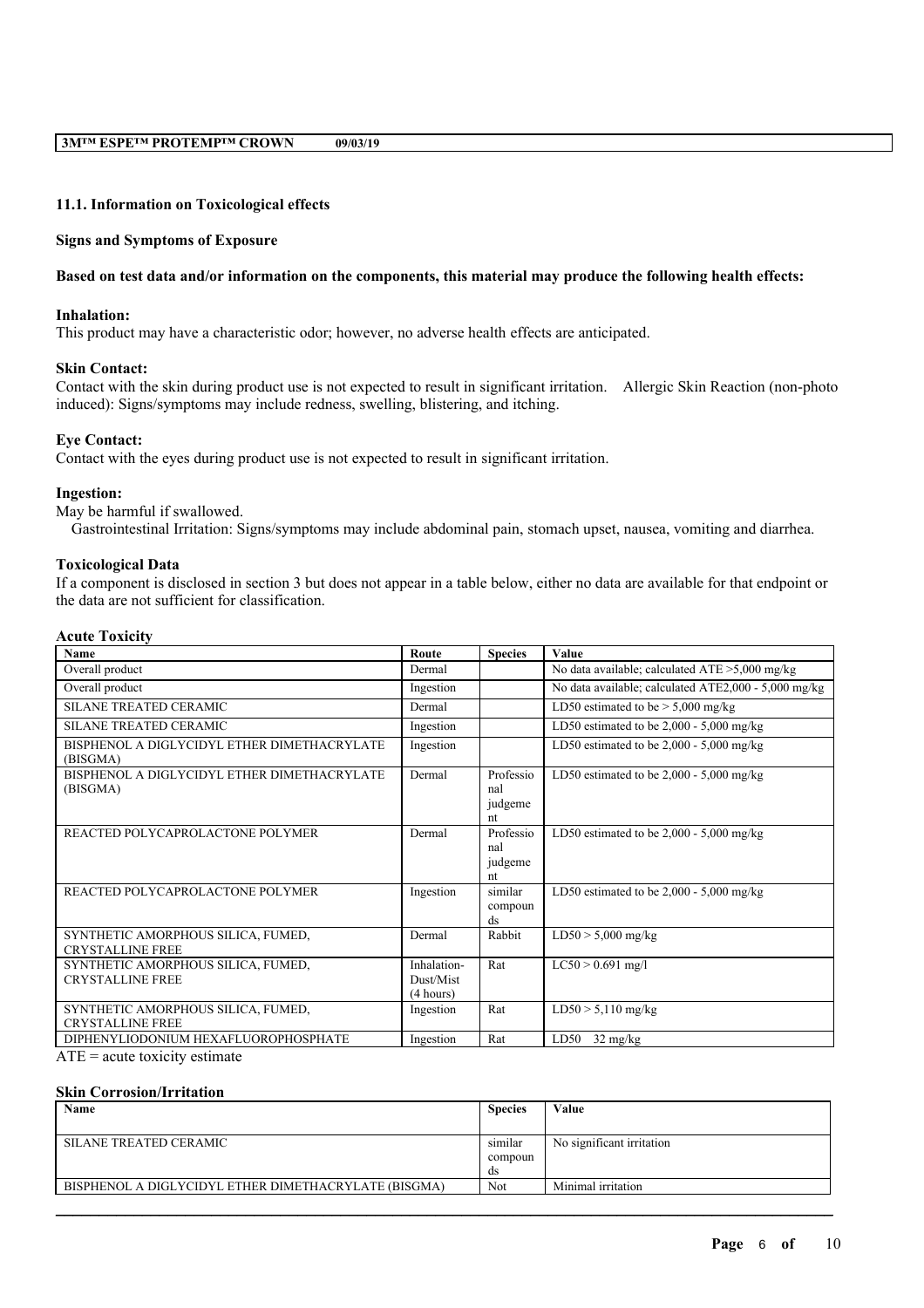|                                                                                              | <br>available |                                       |
|----------------------------------------------------------------------------------------------|---------------|---------------------------------------|
| <b>FREE</b><br><b>CRYSTALLINE</b><br>AMORPHOUS<br>THETIC<br>-SILICA.<br>'MEL                 | Rabbit        | . .<br>N0<br>o significant irritation |
| A THE<br>JOROPHOSPHA'<br><b>JODONIU</b><br>ΝV<br><b>DIPHE</b><br><b>HEXAI</b><br>JM<br>11.AU | Rabbit        | No<br>o significant irritation        |

#### **Serious Eye Damage/Irritation**

| Name                                                 | <b>Species</b> | Value                     |
|------------------------------------------------------|----------------|---------------------------|
|                                                      |                |                           |
| SILANE TREATED CERAMIC                               | similar        | Mild irritant             |
|                                                      | compoun        |                           |
|                                                      | ds             |                           |
| BISPHENOL A DIGLYCIDYL ETHER DIMETHACRYLATE (BISGMA) | Not            | Moderate irritant         |
|                                                      | available      |                           |
| SYNTHETIC AMORPHOUS SILICA, FUMED, CRYSTALLINE FREE  | Rabbit         | No significant irritation |
| DIPHENYLIODONIUM HEXAFLUOROPHOSPHATE                 | Rabbit         | Mild irritant             |

### **Skin Sensitization**

| Name                                                 | <b>Species</b> | Value          |
|------------------------------------------------------|----------------|----------------|
| <b>SILANE TREATED CERAMIC</b>                        | similar        | Not classified |
|                                                      | compoun        |                |
|                                                      | ds             |                |
| BISPHENOL A DIGLYCIDYL ETHER DIMETHACRYLATE (BISGMA) | Guinea         | Sensitizing    |
|                                                      | $p_{1}g$       |                |
| SYNTHETIC AMORPHOUS SILICA, FUMED, CRYSTALLINE FREE  | Human          | Not classified |
|                                                      | and            |                |
|                                                      | animal         |                |

### **Respiratory Sensitization**

For the component/components, either no data are currently available or the data are not sufficient for classification.

#### **Germ Cell Mutagenicity**

| Name                                                 | Route    | Value                                                                           |
|------------------------------------------------------|----------|---------------------------------------------------------------------------------|
| BISPHENOL A DIGLYCIDYL ETHER DIMETHACRYLATE (BISGMA) | In Vitro | Some positive data exist, but the data are not<br>sufficient for classification |
| SYNTHETIC AMORPHOUS SILICA, FUMED, CRYSTALLINE FREE  | In Vitro | Not mutagenic                                                                   |
| DIPHENYLIODONIUM HEXAFLUOROPHOSPHATE                 | In Vitro | Some positive data exist, but the data are not<br>sufficient for classification |

## **Carcinogenicity**

| Name                                           | Route      | <b>Species</b> | Value                                          |
|------------------------------------------------|------------|----------------|------------------------------------------------|
| SILANE TREATED CERAMIC                         | Inhalation | similar        | Some positive data exist, but the data are not |
|                                                |            | compoun        | sufficient for classification                  |
|                                                |            | ds             |                                                |
| SYNTHETIC AMORPHOUS SILICA, FUMED, CRYSTALLINE | Not        | Mouse          | Some positive data exist, but the data are not |
| <b>FREE</b>                                    | Specified  |                | sufficient for classification                  |

# **Reproductive Toxicity**

### **Reproductive and/or Developmental Effects**

| Name                           | Route     | Value                                  | <b>Species</b> | <b>Test Result</b> | <b>Exposure</b> |
|--------------------------------|-----------|----------------------------------------|----------------|--------------------|-----------------|
|                                |           |                                        |                |                    | <b>Duration</b> |
| BISPHENOL A DIGLYCIDYL ETHER   | Ingestion | Not classified for female reproduction | Mouse          | NOAEL 0.8          | premating $\&$  |
| DIMETHACRYLATE (BISGMA)        |           |                                        |                | mg/kg/day          | during          |
|                                |           |                                        |                |                    | gestation       |
| BISPHENOL A DIGLYCIDYL ETHER   | Ingestion | Not classified for male reproduction   | Mouse          | NOAEL 0.8          | premating $\&$  |
| DIMETHACRYLATE (BISGMA)        |           |                                        |                | mg/kg/day          | during          |
|                                |           |                                        |                |                    | gestation       |
| BISPHENOL A DIGLYCIDYL ETHER   | Ingestion | Not classified for development         | Mouse          | NOAEL 0.8          | premating $\&$  |
| DIMETHACRYLATE (BISGMA)        |           |                                        |                | mg/kg/day          | during          |
|                                |           |                                        |                |                    | gestation       |
| SYNTHETIC AMORPHOUS SILICA,    | Ingestion | Not classified for female reproduction | Rat            | <b>NOAEL 509</b>   | generation      |
| <b>FUMED, CRYSTALLINE FREE</b> |           |                                        |                | mg/kg/day          |                 |
| SYNTHETIC AMORPHOUS SILICA,    | Ingestion | Not classified for male reproduction   | Rat            | NOAEL 497          | generation      |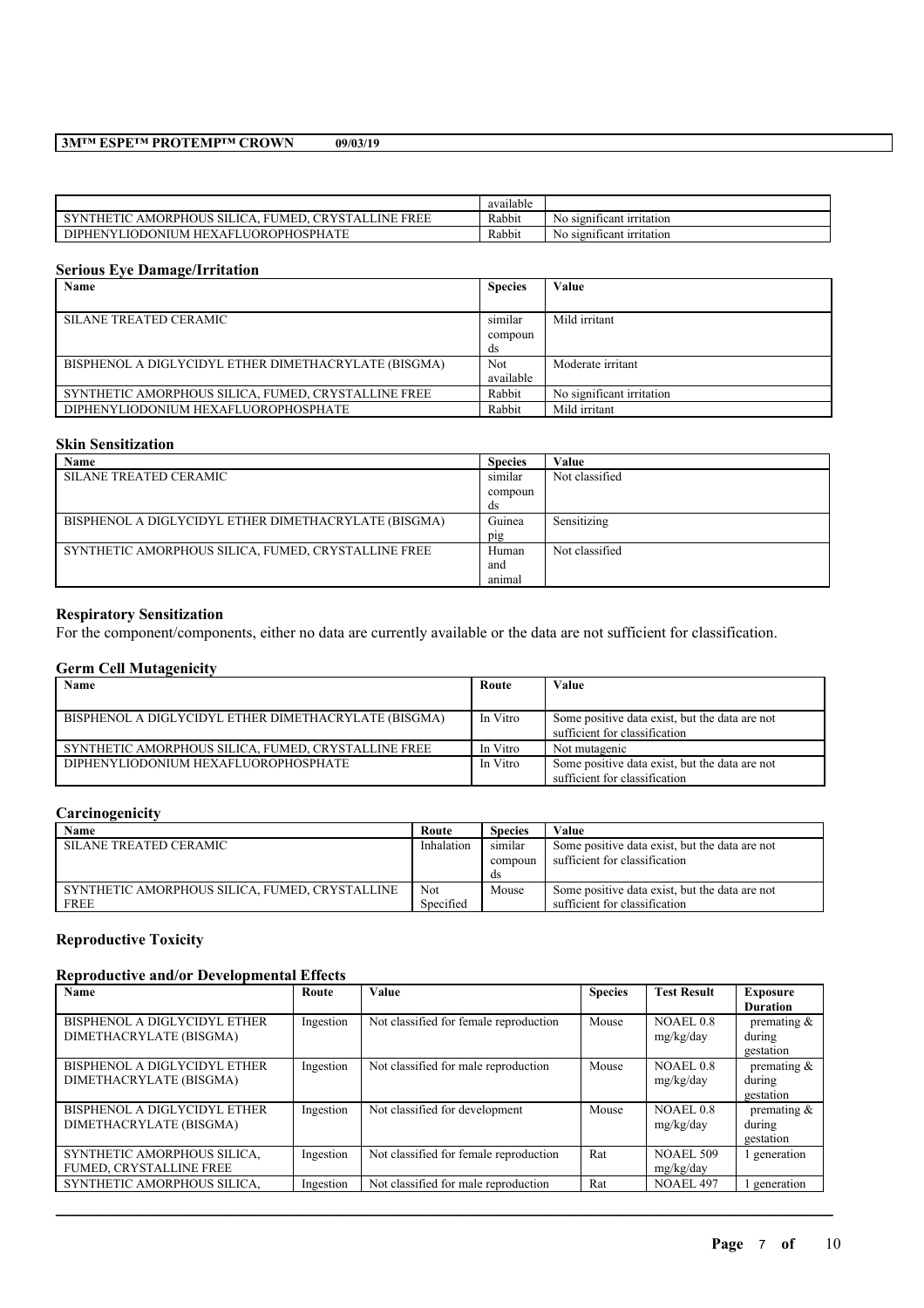| FUMED. CRYSTALLINE FREE                                       |           |                                |     | mg/kg/day                       |                        |
|---------------------------------------------------------------|-----------|--------------------------------|-----|---------------------------------|------------------------|
| SYNTHETIC AMORPHOUS SILICA.<br><b>FUMED. CRYSTALLINE FREE</b> | Ingestion | Not classified for development | Rat | <b>NOAEL 1.350</b><br>mg/kg/day | durıng<br>organogenesi |

### **Target Organ(s)**

### **Specific Target Organ Toxicity - single exposure**

| Name                                               | Route      | Target Organ(s)        | Value          | <b>Species</b>   | <b>Test Result</b>      | Exposure<br><b>Duration</b> |
|----------------------------------------------------|------------|------------------------|----------------|------------------|-------------------------|-----------------------------|
| <b>DIPHENYLIODONIUM</b><br><b>HEXAFLUOROPHOSPH</b> | Inhalation | respiratory irritation | Not classified | Not<br>available | Irritation<br>Equivocal |                             |
| ATE                                                |            |                        |                |                  |                         |                             |

## **Specific Target Organ Toxicity - repeated exposure**

| Name                      | Route      | Target Organ(s)    | Value          | <b>Species</b> | <b>Test Result</b> | <b>Exposure</b> |
|---------------------------|------------|--------------------|----------------|----------------|--------------------|-----------------|
|                           |            |                    |                |                |                    | <b>Duration</b> |
| <b>SILANE TREATED</b>     | Inhalation | pulmonary fibrosis | Not classified | similar        | <b>NOAEL Not</b>   |                 |
| CERAMIC                   |            |                    |                | compoun        | available          |                 |
|                           |            |                    |                | ds             |                    |                 |
| <b>BISPHENOL A</b>        | Ingestion  | endocrine system   | Not classified | Mouse          | NOAEL 0.8          | premating $\&$  |
| DIGLYCIDYL ETHER          |            | liver   nervous    |                |                | mg/kg/day          | during          |
| <b>DIMETHACRYLATE</b>     |            | system   kidney    |                |                |                    | gestation       |
| (BISGMA)                  |            | and/or bladder     |                |                |                    |                 |
| <b>SYNTHETIC</b>          | Inhalation | respiratory system | Not classified | Human          | <b>NOAEL Not</b>   | occupational    |
| AMORPHOUS SILICA,         |            | silicosis          |                |                | available          | exposure        |
| <b>FUMED, CRYSTALLINE</b> |            |                    |                |                |                    |                 |
| <b>FREE</b>               |            |                    |                |                |                    |                 |

### **Aspiration Hazard**

For the component/components, either no data are currently available or the data are not sufficient for classification.

#### Please contact the address or phone number listed on the first page of the SDS for additional toxicological information **on this material and/or its components.**

# **SECTION 12: Ecological information**

### **Ecotoxicological information**

Please contact the address or phone number listed on the first page of the SDS for additional ecotoxicological information on this material and/or its components.

### **Chemical fate information**

Please contact the address or phone number listed on the first page of the SDS for additional chemical fate information on this material and/or its components.

# **SECTION 13: Disposal considerations**

### **13.1. Disposal methods**

Dispose of contents/ container in accordance with the local/regional/national/international regulations.

Dispose of completely cured (or polymerized) material in a permitted industrial waste facility. As a disposal alternative, incinerate uncured product in a permitted waste incineration facility. If no other disposal options are available, waste product that has been completely cured or polymerized may be placed in a landfill properly designed for industrial waste.

 $\mathcal{L}_\mathcal{L} = \mathcal{L}_\mathcal{L} = \mathcal{L}_\mathcal{L} = \mathcal{L}_\mathcal{L} = \mathcal{L}_\mathcal{L} = \mathcal{L}_\mathcal{L} = \mathcal{L}_\mathcal{L} = \mathcal{L}_\mathcal{L} = \mathcal{L}_\mathcal{L} = \mathcal{L}_\mathcal{L} = \mathcal{L}_\mathcal{L} = \mathcal{L}_\mathcal{L} = \mathcal{L}_\mathcal{L} = \mathcal{L}_\mathcal{L} = \mathcal{L}_\mathcal{L} = \mathcal{L}_\mathcal{L} = \mathcal{L}_\mathcal{L}$ 

## **EPA Hazardous Waste Number (RCRA):** Not regulated

# **SECTION 14: Transport Information**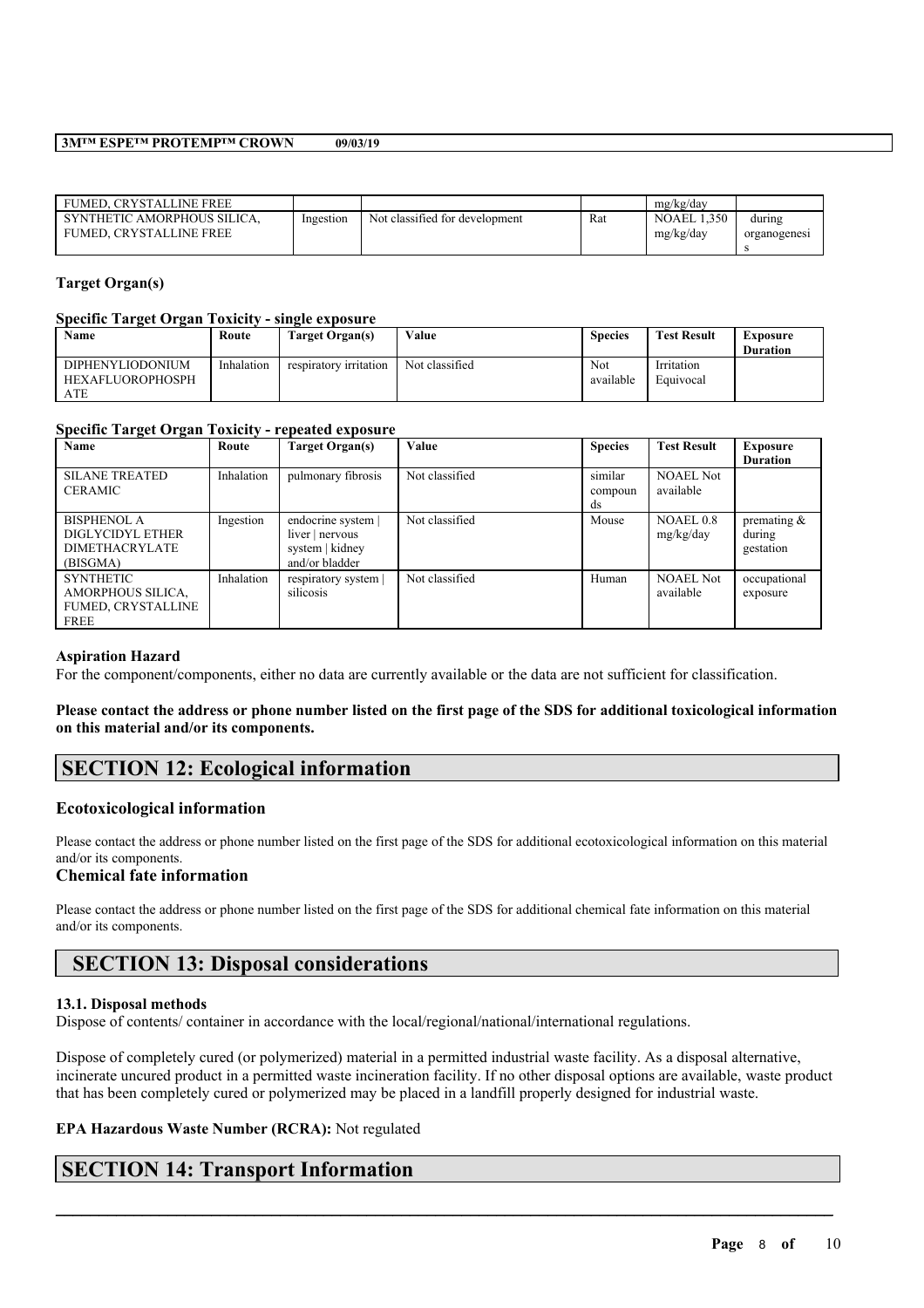For Transport Information, please visit http://3M.com/Transportinfo or call 1-800-364-3577 or 651-737-6501.

# **SECTION 15: Regulatory information**

## **15.1. US Federal Regulations**

Contact 3M for more information.

### **EPCRA 311/312 Hazard Classifications:**

**Physical Hazards** Not applicable

## **Health Hazards**

Respiratory or Skin Sensitization

## **15.2. State Regulations**

Contact 3M for more information.

## **15.3. Chemical Inventories**

This material contains one or more substances not listed on the TSCA Inventory. Commercial use of this material is regulated by the FDA.

Contact 3M for more information.

# **15.4. International Regulations**

Contact 3M for more information.

**This SDS has been prepared to meet the U.S. OSHA Hazard Communication Standard, 29 CFR 1910.1200.**

# **SECTION 16: Other information**

# **NFPA Hazard Classification**

**Health:** 2 **Flammability:** 1 **Instability:** 0 **Special Hazards:** None

National Fire Protection Association (NFPA) hazard ratings are designed for use by emergency response personnel to address the hazards that are presented by short-term, acute exposure to a material under conditions of fire, spill, or similar emergencies. Hazard ratings are primarily based on the inherent physical and toxic properties of the material but also include the toxic properties of combustion or decomposition products that are known to be generated in significant quantities.

| <b>Document Group:</b> | 21-2032-7 | <b>Version Number:</b>  | 13.02    |
|------------------------|-----------|-------------------------|----------|
| <b>Issue Date:</b>     | 09/03/19  | <b>Supercedes Date:</b> | 01/18/18 |

DISCLAIMER: The information in this Safety Data Sheet (SDS) is believed to be correct as of the date issued.3MMAKES NO WARRANTIES, EXPRESSED OR IMPLIED, INCLUDING, BUT NOT LIMITED TO, ANY IMPLIED WARRANTY OF MERCHANTABILITY OR FITNESS FOR A PARTICULAR PURPOSE OR COURSE OF PERFORMANCE OR USAGE OF TRADE.User is responsible for determining whether the3Mproduct is fit for a particular purpose and suitable for user's method of use or application.Given the variety of factors that can affect the use and application of a3Mproduct, some of which are uniquely within the user's knowledge and control, it is essential that the user evaluate the 3Mproduct to determine whether it is fit for a particular purpose and suitable for user's method of use or application.